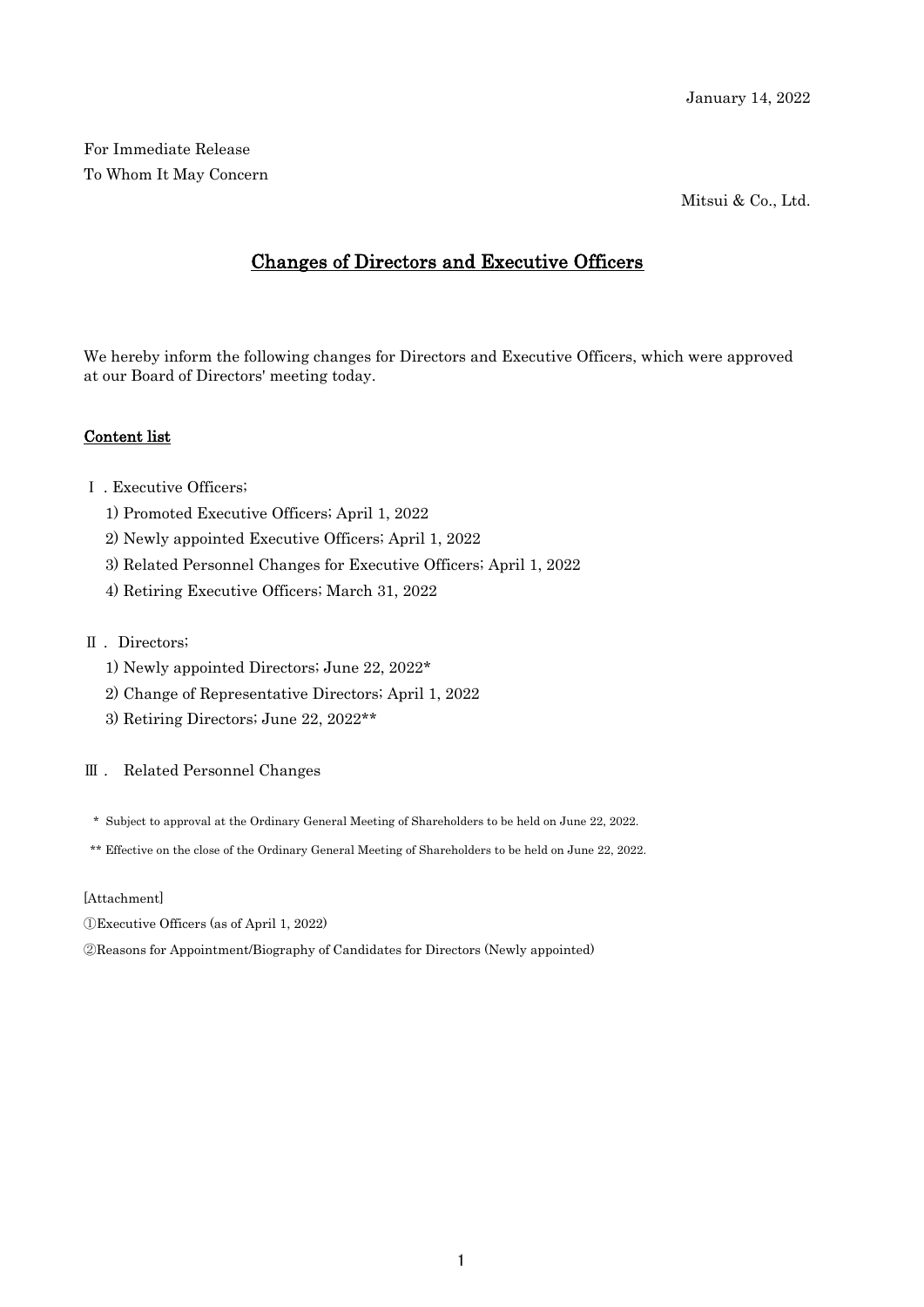# I . Executive Officers;

1) Promoted Executive Officers; 13 persons

# April 1, 2022

| Name                    | <b>New</b>                                                                                                                                                | Present                                                                                                                                      |
|-------------------------|-----------------------------------------------------------------------------------------------------------------------------------------------------------|----------------------------------------------------------------------------------------------------------------------------------------------|
| Yoshio<br>Kometani      | Representative Director<br>Executive Vice President;<br>Chief Digital Information Officer                                                                 | Representative Director<br>Senior Executive Managing Officer;<br>Chief Digital Information Officer                                           |
| Yoshiaki<br>Takemasu    | Representative Director<br>Senior Executive Managing Officer;<br>Chief Human Resources Officer;<br>Chief Compliance Officer                               | Representative Director<br>Executive Managing Officer;<br>Chief Human Resources Officer;<br>Chief Compliance Officer                         |
| Sayu<br>Ueno            | <b>Executive Vice President:</b><br>Chief Operating Officer of Americas Business<br>Unit;<br>Mitsui & Co.(U.S.A.), Inc.<br>President & CEO                | Senior Executive Managing Officer;<br>Chief Operating Officer of Americas Business<br>Unit;<br>Mitsui & Co.(U.S.A.), Inc.<br>President & CEO |
| Hiroshi<br>Meguro       | Senior Executive Managing Officer;<br>Chief Regional Representative in CIS;<br>Mitsui & Co. Moscow LLC General Director                                   | Executive Managing Officer;<br>Chief Regional Representative in CIS;<br>Mitsui & Co. Moscow LLC General Director                             |
| Hirohiko<br>Miyata      | Senior Executive Managing Officer;<br>Chief Representative of Europe Bloc;<br>MITSUI & CO. EUROPE PLC Managing<br>Director                                | <b>Executive Managing Officer</b> ;<br>Chief Representative of Europe Bloc;<br>MITSUI & CO. EUROPE PLC Managing<br>Director                  |
| Kohei<br>Takata         | <b>Executive Managing Officer</b> ;<br>Deputy Chief Operating Officer of Asia Pacific<br>Business Unit;<br>Mitsui & Co. (Asia Pacific) Pte. Ltd. Director | Managing Officer;<br>Chief Operating Officer of Nutrition &<br>Agriculture Business Unit                                                     |
| Shinichi<br>Kikuchihara | Executive Managing Officer;<br>P.T.MITSUI INDONESIA President & CEO                                                                                       | Managing Officer;<br>Chief Operating Officer of Corporate<br>Development Business Unit                                                       |
| Tetsuya<br>Daikoku      | Executive Managing Officer;<br>Chief Operating Officer of Mobility Business<br>Unit I                                                                     | Managing Officer;<br>Chief Operating Officer of Mobility Business<br>Unit I                                                                  |
| Kazumasa<br>Nakai       | <b>Executive Managing Officer</b>                                                                                                                         | Managing Officer;<br>Chief Operating Officer of Infrastructure<br>Projects Business Unit                                                     |
| Tetsuya<br>Shigeta      | Executive Managing Officer;<br>Chief Financial Officer                                                                                                    | Managing Officer;<br>General Manager of Global Controller<br>Division                                                                        |
| Takashi<br>Furutani     | Executive Managing Officer;<br>Chief Operating Officer of Basic Materials<br><b>Business Unit</b>                                                         | Managing Officer;<br>Chief Operating Officer of Basic Materials<br><b>Business Unit</b>                                                      |
| Makoto<br>Sato          | <b>Executive Managing Officer</b> ;<br>Chief Strategy Officer                                                                                             | Managing Officer;<br>General Manager of Investment<br><b>Administrative Division</b>                                                         |
| Toru<br>Matsui          | <b>Executive Managing Officer</b>                                                                                                                         | Managing Officer;<br>Chief Operating Officer of Energy Business<br>Unit I;<br>Chief Operating Officer of Energy Solutions<br>Business Unit   |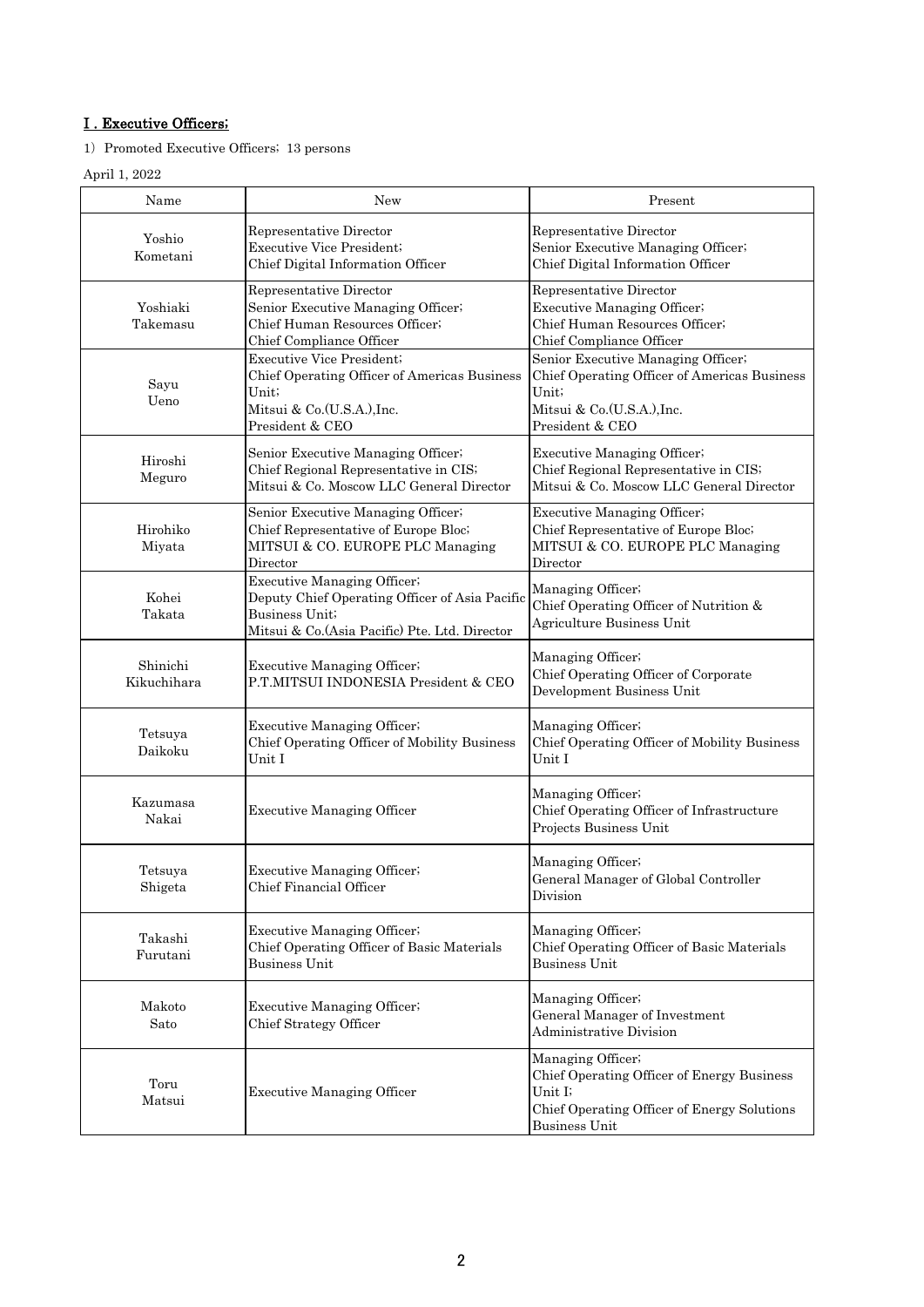# 2) Newly appointed Executive Officers; 6 persons

### April 1, 2022

| Name              | <b>New</b>                                                                                                                                        | Present                                                                                      |
|-------------------|---------------------------------------------------------------------------------------------------------------------------------------------------|----------------------------------------------------------------------------------------------|
| Tetsu<br>Watanabe | Managing Officer;<br>Chief Operating Officer of Nutrition &<br>Agriculture Business Unit                                                          | Americas Business Unit;<br>MITSUI & CO.(U.S.A.), INC. Senior Vice<br>President               |
| Toru<br>Iijima    | Managing Officer;<br>Chief Operating Officer of Energy Business<br>Unit I;<br>Chief Operating Officer of Energy Solutions<br><b>Business Unit</b> | Deputy General Manager of Financial<br>Management & Advisory Division I                      |
| Koichi<br>Wakana  | Managing Officer;<br>Chief Operating Officer of Infrastructure<br>Projects Business Unit                                                          | Operating Officer of Infrastructure Projects<br><b>Business Unit</b>                         |
| Makoto<br>Tanaka  | Managing Officer;<br>General Manager of Finance Division                                                                                          | General Manager of Finance Division                                                          |
| Masaya<br>Inamuro | Managing Officer;<br>General Manager of Corporate Planning &<br><b>Strategy Division</b> ;<br>Mitsui & Co. Korea Ltd. Director                    | General Manager of Investor Relations<br>Division                                            |
| Daisuke<br>Ishida | Managing Officer;<br>Chief Operating Officer of Corporate<br>Development Business Unit                                                            | General Manager of Corporate Development<br>Division, Corporate Development Business<br>Unit |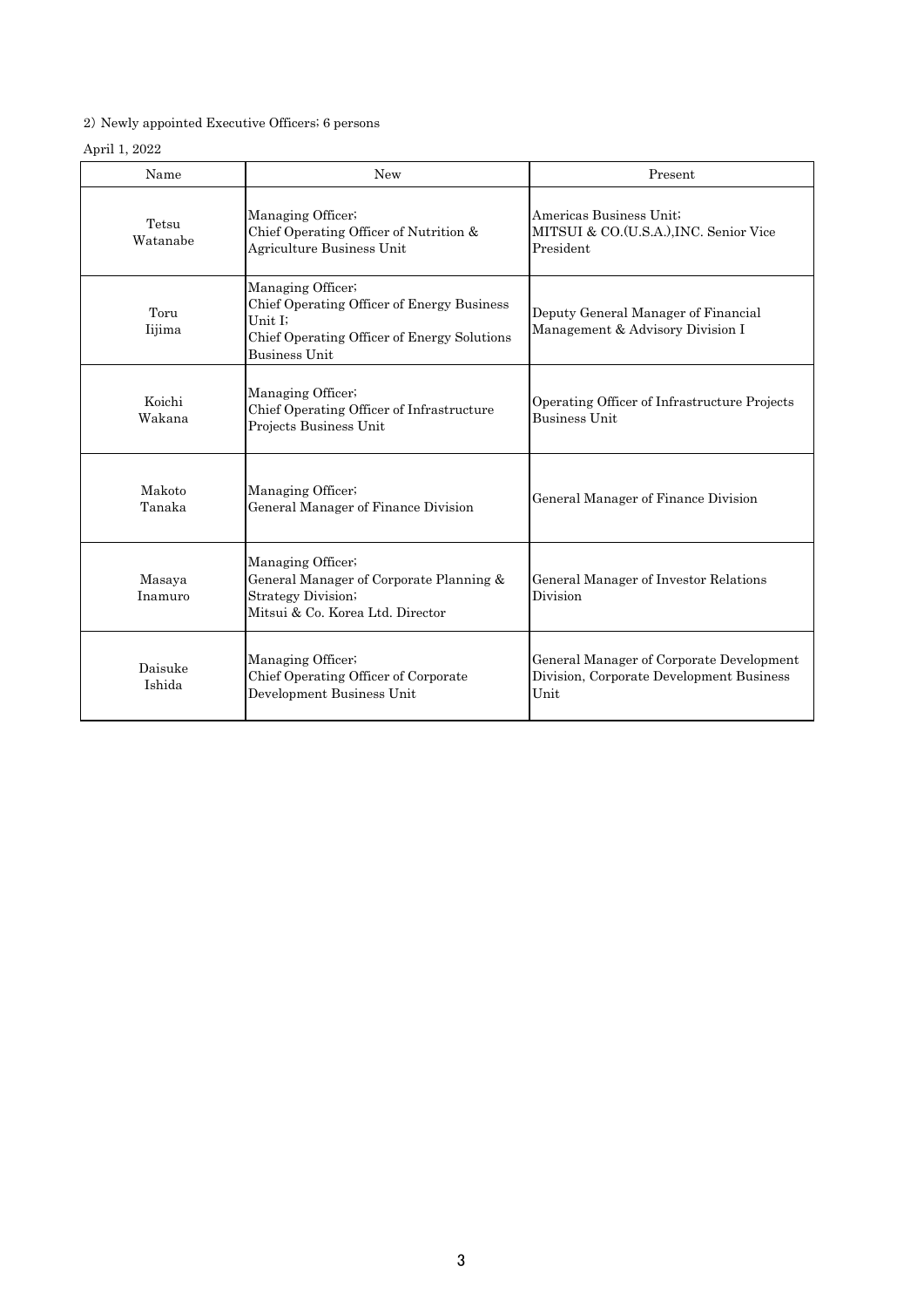3) Related Personnel Changes for Executive Officers; 11 persons

# April 1, 2022

| Name                    | <b>New</b>                                                                                                                                        | Present                                                                                                                                    |
|-------------------------|---------------------------------------------------------------------------------------------------------------------------------------------------|--------------------------------------------------------------------------------------------------------------------------------------------|
| Motoaki<br>Uno          | Representative Director<br>Senior Executive Managing Officer <sup>(*)</sup>                                                                       | Representative Director<br>Senior Executive Managing Officer                                                                               |
| Yoshiaki<br>Takemasu    | Representative Director<br>Senior Executive Managing Officer;<br>Chief Human Resources Officer;<br>Chief Compliance Officer(*)                    | Representative Director<br>Executive Managing Officer;<br>Chief Human Resources Officer;<br>Chief Compliance Officer                       |
| Kohei<br>Takata         | Executive Managing Officer;<br>Deputy Chief Operating Officer of Asia Pacific<br>Business Unit;<br>Mitsui & Co. (Asia Pacific) Pte. Ltd. Director | Managing Officer;<br>Chief Operating Officer of Nutrition &<br>Agriculture Business Unit                                                   |
| Shinichi<br>Kikuchihara | Executive Managing Officer;<br>P.T.MITSUI INDONESIA President & CEO                                                                               | Managing Officer;<br>Chief Operating Officer of Corporate<br>Development Business Unit                                                     |
| Kazumasa<br>Nakai       | <b>Executive Managing Officer</b>                                                                                                                 | Managing Officer;<br>Chief Operating Officer of Infrastructure<br>Projects Business Unit                                                   |
| Tetsuya<br>Shigeta      | Executive Managing Officer.<br>Chief Financial Officer                                                                                            | Managing Officer;<br>General Manager of Global Controller<br>Division                                                                      |
| Makoto<br>Sato          | Executive Managing Officer;<br>Chief Strategy Officer                                                                                             | Managing Officer;<br>General Manager of Investment<br><b>Administrative Division</b>                                                       |
| Toru<br>Matsui          | <b>Executive Managing Officer</b>                                                                                                                 | Managing Officer;<br>Chief Operating Officer of Energy Business<br>Unit I;<br>Chief Operating Officer of Energy Solutions<br>Business Unit |
| Masato<br>Sugahara      | Managing Officer;<br>Chair & CEO of MITSUI & CO.<br>(AUSTRALIA) LTD.;<br>Chair of MITSUI & CO. (N.Z.) LTD.                                        | Managing Officer;<br>Chief Operating Officer of Wellness Business<br>Unit                                                                  |
| Takeshi<br>Akutsu       | Managing Officer;<br>Chief Operating Officer of Wellness Business<br>Unit                                                                         | Managing Officer;<br>General Manager of Corporate Planning &<br><b>Strategy Division</b> ;<br>Mitsui & Co. Korea Ltd. Director             |
| Kenichiro<br>Yamaguchi  | Managing Officer,<br>General Manager of Investment<br><b>Administrative Division</b>                                                              | Managing Officer;<br>General Manager of Financial Management &<br><b>Advisory Division III</b>                                             |

\*Change of Areas Overseen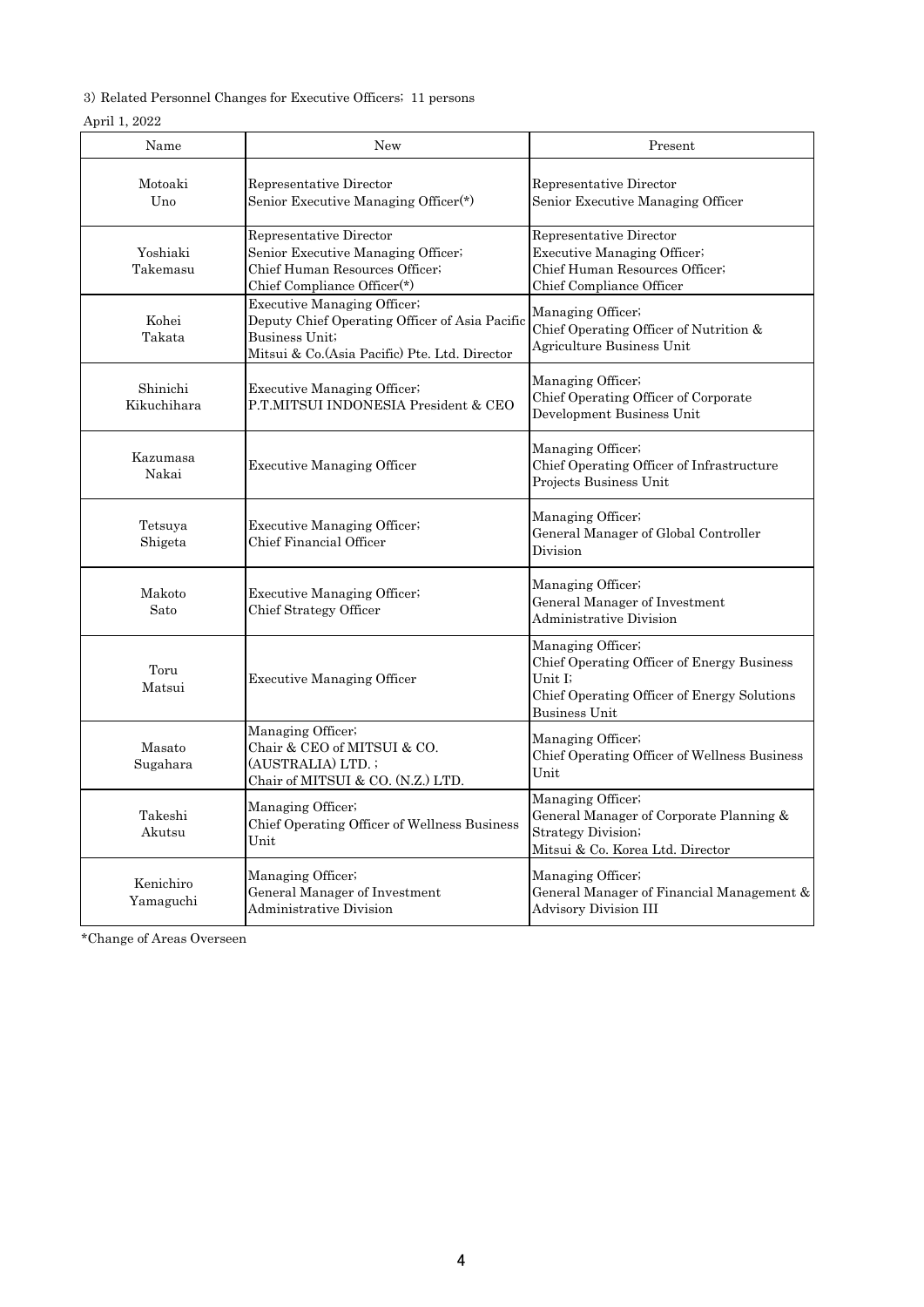# 4) Retiring Executive Officers; 5 persons

### March 31, 2022

| Name                  | <b>New</b>                        | Present                                                                                                                    |
|-----------------------|-----------------------------------|----------------------------------------------------------------------------------------------------------------------------|
| Takakazu<br>Uchida    | Director<br>(As of April 1, 2022) | Representative Director<br>Executive Vice President:<br>Chief Financial Officer                                            |
| Hirotatsu<br>Fujiwara | Director<br>(As of April 1, 2022) | Representative Director<br><b>Executive Vice President</b>                                                                 |
| Shinichiro<br>Omachi  | Director<br>(As of April 1, 2022) | Representative Director<br>Executive Vice President:<br>Chief Strategy Officer                                             |
| Miki<br>Yoshikawa     | Director<br>(As of April 1, 2022) | Representative Director<br>Senior Executive Managing Officer                                                               |
| Hiroyuki<br>Tsurugi   | Retiree                           | <b>Executive Managing Officer</b><br>Chair & CEO of MITSUI & CO.<br>(AUSTRALIA) LTD.;<br>Chair of MITSUI & CO. (N.Z.) LTD. |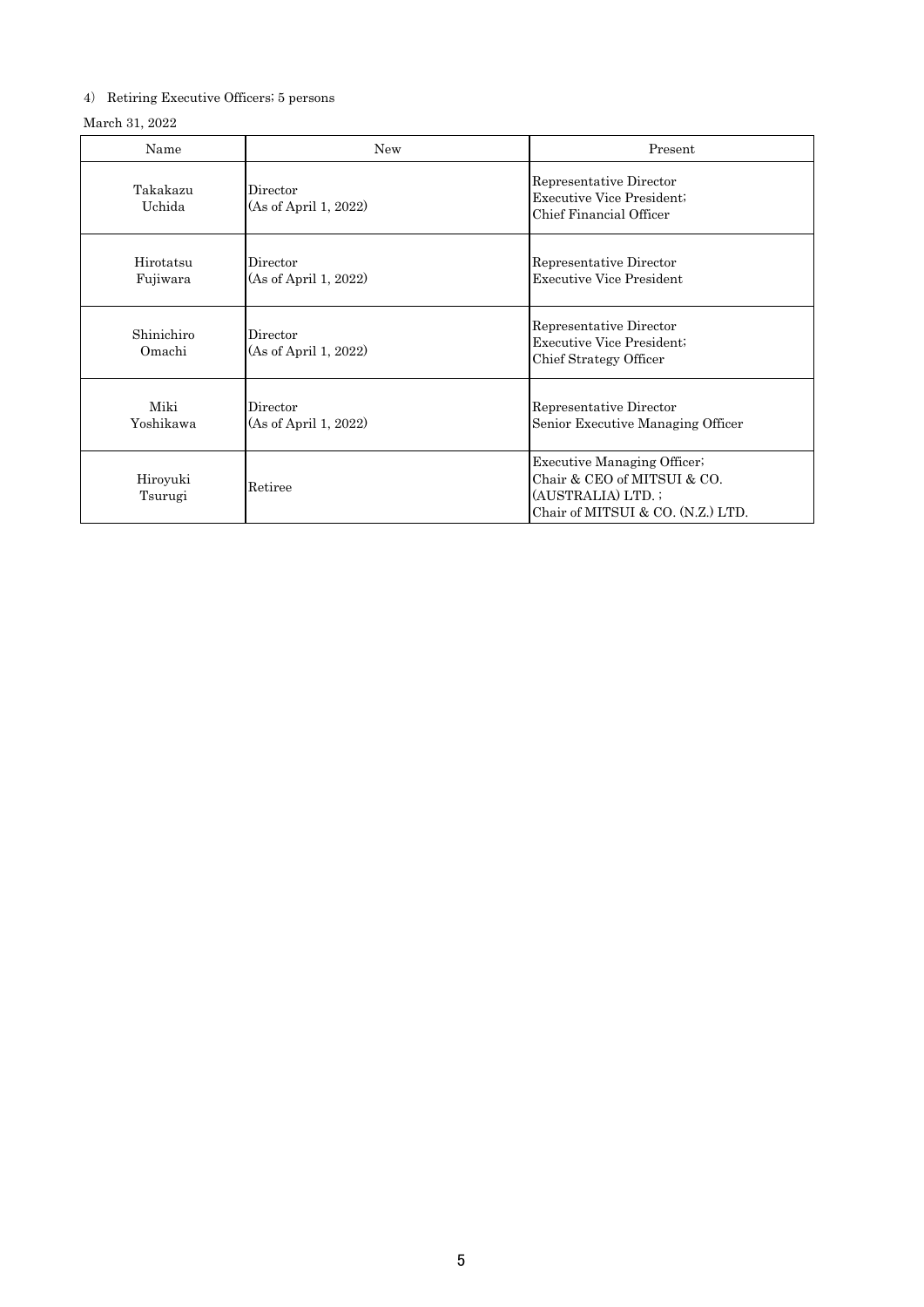# II.Directors;

1) Newly appointed Directors; 4 persons

June 22, 2022

| Name               | New                                                                                     | Present                                                                               |
|--------------------|-----------------------------------------------------------------------------------------|---------------------------------------------------------------------------------------|
| Kazumasa<br>Nakai  | Representative Director<br><b>Executive Managing Officer</b>                            | <b>Executive Managing Officer</b><br>(As of April 1, 2022)                            |
| Tetsuya<br>Shigeta | Representative Director<br><b>Executive Managing Officer</b><br>Chief Financial Officer | <b>Executive Managing Officer</b><br>Chief Financial Officer<br>(As of April 1, 2022) |
| Makoto<br>Sato     | Representative Director<br><b>Executive Managing Officer</b><br>Chief Strategy Officer  | <b>Executive Managing Officer</b><br>Chief Strategy Officer<br>(As of April 1, 2022)  |
| Toru<br>Matsui     | Representative Director<br><b>Executive Managing Officer</b>                            | <b>Executive Managing Officer</b><br>(As of April 1, 2022)                            |

 \* Appointment of Directors is subject to approval at the Ordinary General Meeting of Shareholders to be held on June 22, 2022.

#### 2) Change of Representative Directors; 4 persons

#### April 1, 2022

| Name                  | New      | Present                                                                               |
|-----------------------|----------|---------------------------------------------------------------------------------------|
| Takakazu<br>Uchida    | Director | Representative Director<br><b>Executive Vice President</b><br>Chief Financial Officer |
| Hirotatsu<br>Fujiwara | Director | Representative Director<br>Executive Vice President                                   |
| Shinichiro<br>Omachi  | Director | Representative Director<br>Executive Vice President;<br>Chief Strategy Officer        |
| Miki<br>Yoshikawa     | Director | Representative Director<br>Senior Executive Managing Officer                          |

#### 3) Retiring Directors; 4 persons

#### June 22, 2022

| Name                  | <b>New</b> | Present                           |
|-----------------------|------------|-----------------------------------|
| Takakazu<br>Uchida    | Counselor  | Director<br>(As of April 1, 2022) |
| Hirotatsu<br>Fujiwara | Counselor  | Director<br>(As of April 1, 2022) |
| Shinichiro<br>Omachi  | Counselor  | Director<br>(As of April 1, 2022) |
| Miki<br>Yoshikawa     | Counselor  | Director<br>(As of April 1, 2022) |

\*Retirement of Directors will be effective on the close of the Ordinary General Meeting of Shareholders to be held on June 22, 2022.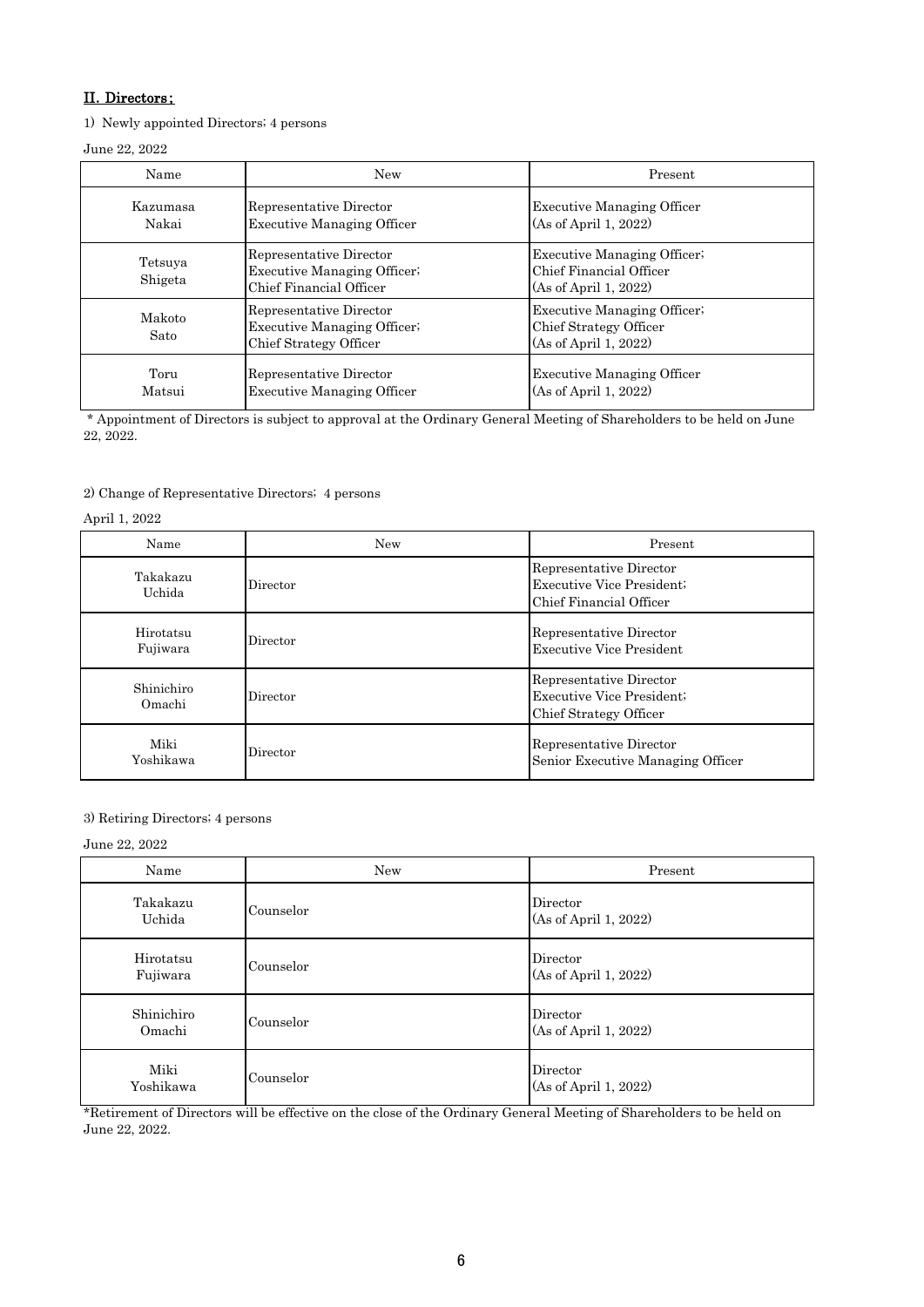# III. Related Personnel Changes

February 1, 2022

| Name               | New                                                                                 | Present                                                                                                                                                                                                |
|--------------------|-------------------------------------------------------------------------------------|--------------------------------------------------------------------------------------------------------------------------------------------------------------------------------------------------------|
| Naotaka<br>Hayashi | Associate Officer:<br>Deputy General Manager of Osaka Office                        | Associate Officer;<br>Chief Strategy Officer of Europe Bloc.<br>Chief Strategy Officer of Middle East and<br>Africa Bloc;<br>MITSUI & CO. EUROPE PLC Director &<br>Chief Strategy Officer              |
| Ryosei<br>Jinho    | Assistant to General Manager of Planning &<br>Coordination Division of Osaka Office | East Asia Bloc Chief Human Resources<br>Officer & Chief Compliance Officer                                                                                                                             |
| Jiro<br>Yamada     | MITSUI & CO. (PERU) S.A. President                                                  | General Manager of Automotive Solution<br>Business Division, Mobility Business Unit I                                                                                                                  |
| Tatsumichi<br>Sato | East Asia Bloc Chief Human Resources<br>Officer & Chief Compliance Officer          | Divisional Operating Officer of Chemicals<br>Business Division, Asia Pacific Business Unit;<br>Mitsui & Co. (Asia Pacific) Pte. Ltd. Divisional<br>Operating Officer of Chemicals Business<br>Division |
| Makoto<br>Nakamura | Associate Officer:<br>Operating Officer of Mobility Business Unit I                 | Associate Officer:<br>MITSUI & CO. (PERU) S.A. President                                                                                                                                               |

### March 1, 2022

| Name               | <b>New</b>                                                                                                                                                                         | Present                                                                                                                                                                            |
|--------------------|------------------------------------------------------------------------------------------------------------------------------------------------------------------------------------|------------------------------------------------------------------------------------------------------------------------------------------------------------------------------------|
| Ryosei<br>Jinho    | General Manager of Planning & Coordination Assistant to General Manager of Planning &<br>Division of Osaka Office                                                                  | Coordination Division of Osaka Office                                                                                                                                              |
| Masaya<br>Watanabe | Chief Human Resources Officer & Chief<br>Compliance Officer of Asia Pacific Business<br>Unit;<br>Mitsui & Co. (Asia Pacific) Pte. Ltd. Director &<br>Chief Human Resources Officer | General Manager of Planning & Coordination<br>Division of Osaka Office                                                                                                             |
| Kazuhiro<br>Iguchi | Mitsui & Co. Korea Ltd. Vice President                                                                                                                                             | Chief Human Resources Officer & Chief<br>Compliance Officer of Asia Pacific Business<br>Unit;<br>Mitsui & Co. (Asia Pacific) Pte. Ltd. Director &<br>Chief Human Resources Officer |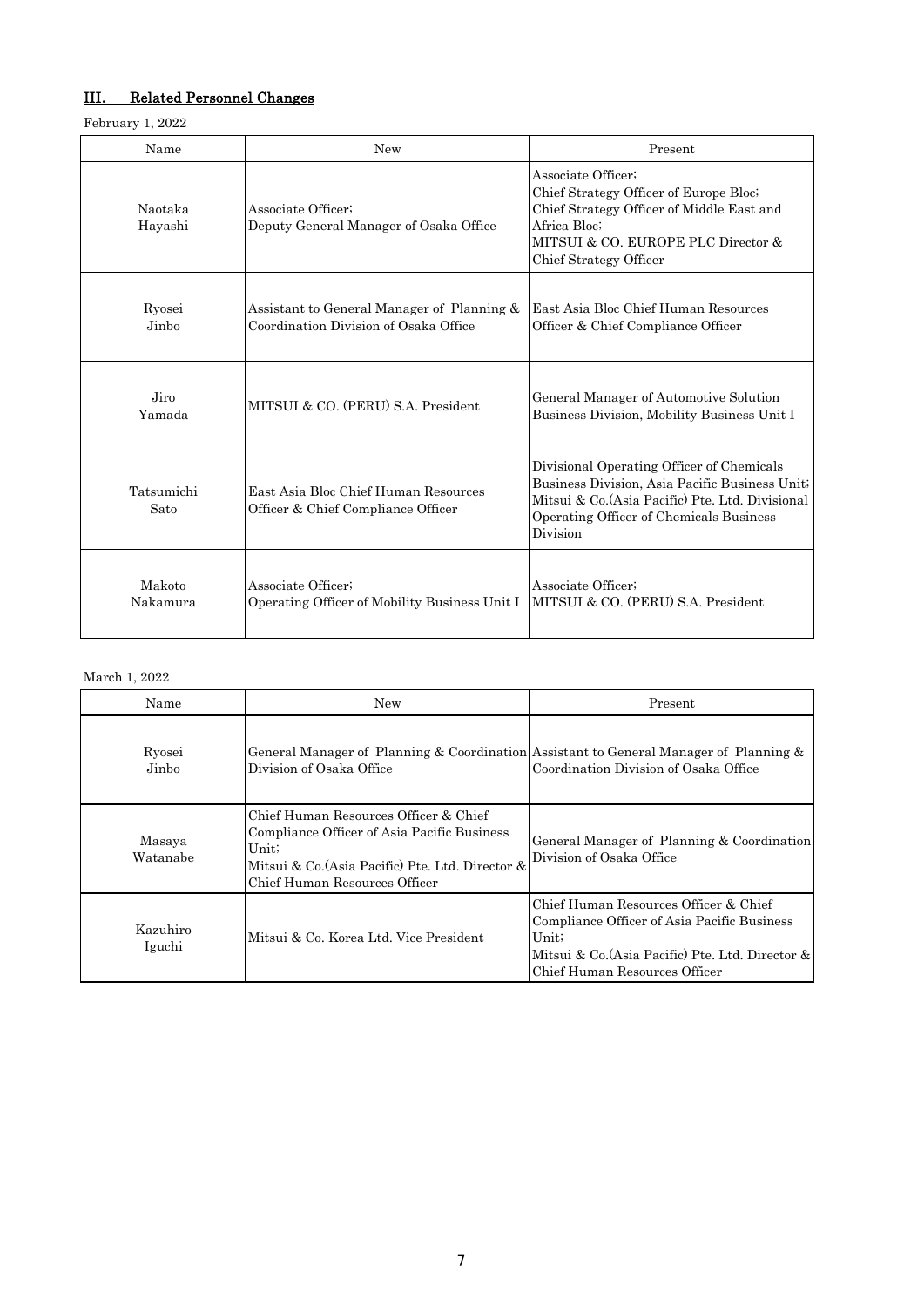April 1, 2022

| Name                 | <b>New</b>                                                                                                | Present                                                                                                                                |
|----------------------|-----------------------------------------------------------------------------------------------------------|----------------------------------------------------------------------------------------------------------------------------------------|
| Maroshi<br>Tokoyoda  | General Manager of Investor Relations<br>Division                                                         | Operating Officer of Wellness Business Unit                                                                                            |
| Kazuhiro<br>Iguchi   | Mitsui & Co. Korea Ltd. President                                                                         | Mitsui & Co. Korea Ltd. Vice President                                                                                                 |
| Masao<br>Kurihara    | General Manager of Global Controller<br>Division                                                          | MITSUI & CO.(U.S.A.), INC. Senior Vice<br>President & Chief Financial Officer;<br>Chief Financial Officer of Americas Business<br>Unit |
| Taichi<br>Nagino     | General Manager of Financial Management & General Manager of Russia Gas Business<br>Advisory Division III | Division, Energy Business Unit II                                                                                                      |
| Tomoyuki<br>Moriyama | Associate Officer:<br>East Japan Railway Company                                                          | Associate Officer;<br>Mitsui & Co. Korea Ltd. President                                                                                |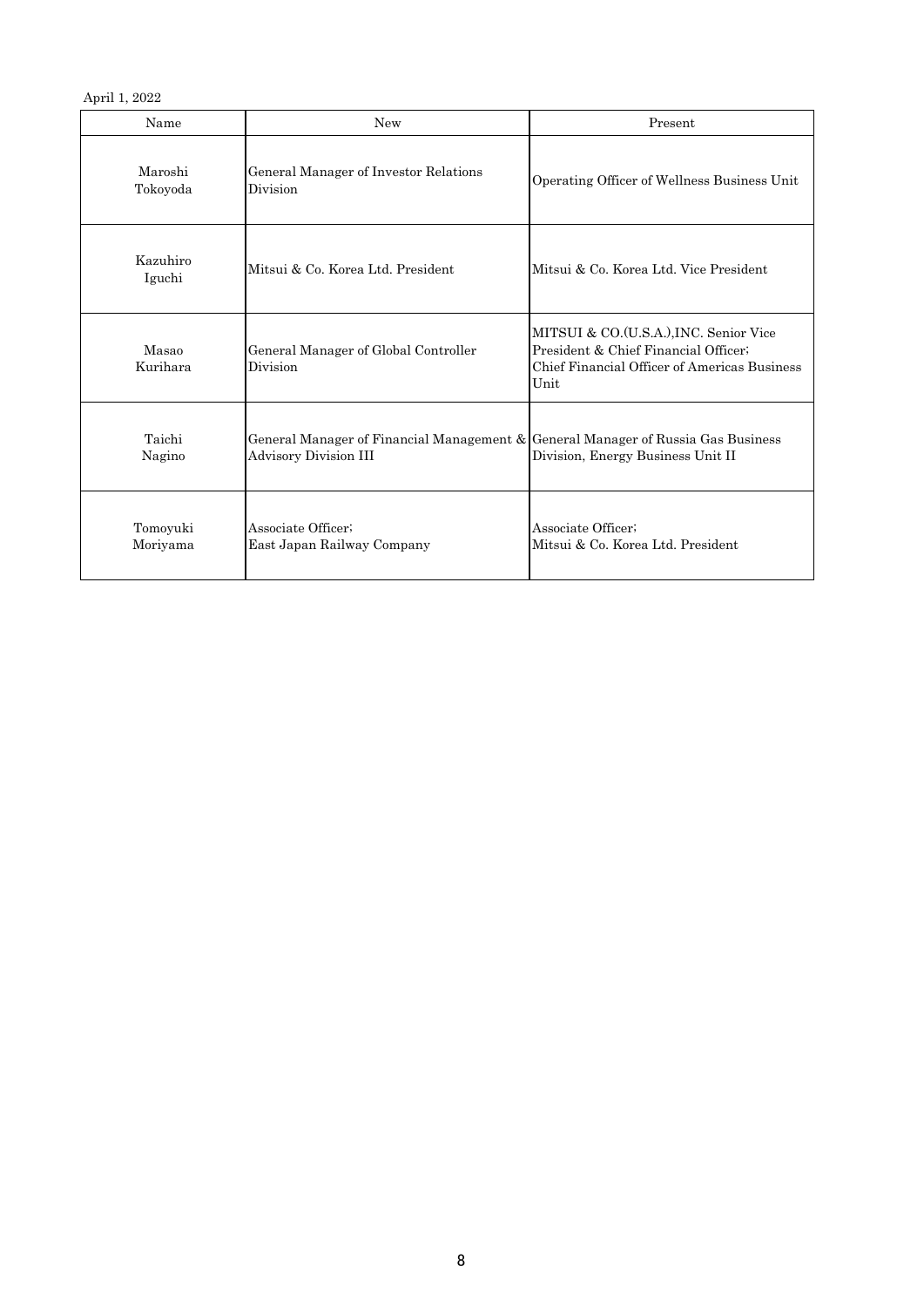Executive Officers (as of April 1, 2022) 46 persons

President and CEO Kenichi Hori

Executive Vice President Yoshio Kometani Sayu Ueno (2 persons)

Senior Executive Managing Officer Motoaki Uno Yoshiaki Takemasu (6 persons) Shinsuke Kitagawa Koji Nagatomi

Executive Managing Officer Takeo Kato Yuki Kodera

(13 persons) Yoshiki Hirabayashi Motoyasu Nozaki Masahiro Moriyasu Kohei Takata Shinichi Kikuchihara Tetsuya Daikoku Kazumasa Nakai Tetsuya Shigeta Takashi Furutani Makoto Sato Toru Matsui

Managing Officer Yumi Yamaguchi Shinichi Hori (24 persons) Masaharu Okubo Tatsuya Okamoto Yuji Mano Masato Sugahara Atsushi Kawase Koichi Fujita Yoshiyuki Enomoto Yoichiro Endo Takeshi Akutsu Makoto Takasugi Isao Kohiyama Tsutomu Osada Yuichi Takano Hiroshi Kakiuchi Kenichiro Yamaguchi Tetsuya Fukuda Tetsu Watanabe Toru Iijima Koichi Wakana Makoto Tanaka Masaya Inamuro Daisuke Ishida

Hiroshi Meguro Hirohiko Miyata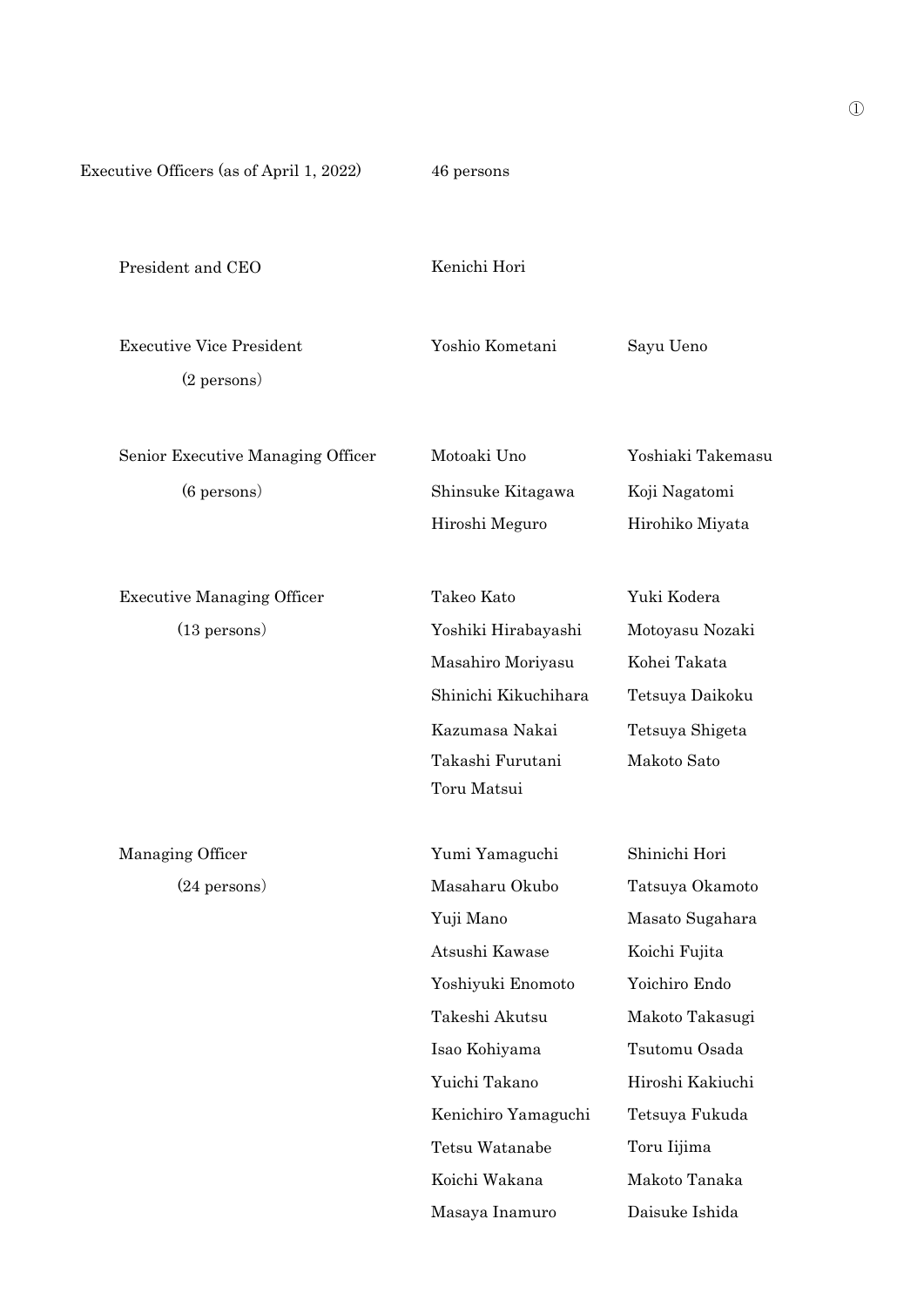### **Kazumasa Nakai**

| Date of birth:    | August 29, 1963                                                                                 |
|-------------------|-------------------------------------------------------------------------------------------------|
| <b>Education:</b> | Graduated from Waseda University<br>(Faculty of Political Science and Economics) in March, 1987 |

**Joined Mitsui:** April, 1987

#### **Career at the company:**

| April, 1987                        | <b>Chemical Plants Division</b>                                                                                                                                                                                                                                                                                                                                                                                                                                                                                                                                                                                                                                                                                                                                                                                                                                                                                                                                                                                                                                                                                                                                                                                                                                                                                                                                                                                                       |
|------------------------------------|---------------------------------------------------------------------------------------------------------------------------------------------------------------------------------------------------------------------------------------------------------------------------------------------------------------------------------------------------------------------------------------------------------------------------------------------------------------------------------------------------------------------------------------------------------------------------------------------------------------------------------------------------------------------------------------------------------------------------------------------------------------------------------------------------------------------------------------------------------------------------------------------------------------------------------------------------------------------------------------------------------------------------------------------------------------------------------------------------------------------------------------------------------------------------------------------------------------------------------------------------------------------------------------------------------------------------------------------------------------------------------------------------------------------------------------|
| June, 1989                         | Trainee in Mexico                                                                                                                                                                                                                                                                                                                                                                                                                                                                                                                                                                                                                                                                                                                                                                                                                                                                                                                                                                                                                                                                                                                                                                                                                                                                                                                                                                                                                     |
| June, 1991                         | <b>Chemical Plants Division</b>                                                                                                                                                                                                                                                                                                                                                                                                                                                                                                                                                                                                                                                                                                                                                                                                                                                                                                                                                                                                                                                                                                                                                                                                                                                                                                                                                                                                       |
| October, 1999                      | <b>Heavy Machinery Division</b>                                                                                                                                                                                                                                                                                                                                                                                                                                                                                                                                                                                                                                                                                                                                                                                                                                                                                                                                                                                                                                                                                                                                                                                                                                                                                                                                                                                                       |
| March, 2001                        | Departmental General Manager, Infrastructure Projects Division III                                                                                                                                                                                                                                                                                                                                                                                                                                                                                                                                                                                                                                                                                                                                                                                                                                                                                                                                                                                                                                                                                                                                                                                                                                                                                                                                                                    |
| October, 2001                      | Departmental General Manager, Overseas Infrastructure Projects Division III                                                                                                                                                                                                                                                                                                                                                                                                                                                                                                                                                                                                                                                                                                                                                                                                                                                                                                                                                                                                                                                                                                                                                                                                                                                                                                                                                           |
| September, 2003                    | Business School Trainee (Wharton/ Advanced Management Program)                                                                                                                                                                                                                                                                                                                                                                                                                                                                                                                                                                                                                                                                                                                                                                                                                                                                                                                                                                                                                                                                                                                                                                                                                                                                                                                                                                        |
| October, 2003                      | Departmental General Manager, Overseas Infrastructure Projects Division III                                                                                                                                                                                                                                                                                                                                                                                                                                                                                                                                                                                                                                                                                                                                                                                                                                                                                                                                                                                                                                                                                                                                                                                                                                                                                                                                                           |
| December, 2005                     | General Manager, Mitsui & Co. (U.S.A.), Inc., New York Office                                                                                                                                                                                                                                                                                                                                                                                                                                                                                                                                                                                                                                                                                                                                                                                                                                                                                                                                                                                                                                                                                                                                                                                                                                                                                                                                                                         |
| July, 2009                         | Third Projects Development Division                                                                                                                                                                                                                                                                                                                                                                                                                                                                                                                                                                                                                                                                                                                                                                                                                                                                                                                                                                                                                                                                                                                                                                                                                                                                                                                                                                                                   |
| April, 2012                        | General Manager, Third Projects Development Division                                                                                                                                                                                                                                                                                                                                                                                                                                                                                                                                                                                                                                                                                                                                                                                                                                                                                                                                                                                                                                                                                                                                                                                                                                                                                                                                                                                  |
| April, 2015                        | General Manager, First Projects Development Division                                                                                                                                                                                                                                                                                                                                                                                                                                                                                                                                                                                                                                                                                                                                                                                                                                                                                                                                                                                                                                                                                                                                                                                                                                                                                                                                                                                  |
| October, 2017                      | Operating Officer, Nutrition & Agriculture Business Unit                                                                                                                                                                                                                                                                                                                                                                                                                                                                                                                                                                                                                                                                                                                                                                                                                                                                                                                                                                                                                                                                                                                                                                                                                                                                                                                                                                              |
| April, 2019                        | Managing Officer; COO, Infrastructure Projects Business Unit                                                                                                                                                                                                                                                                                                                                                                                                                                                                                                                                                                                                                                                                                                                                                                                                                                                                                                                                                                                                                                                                                                                                                                                                                                                                                                                                                                          |
|                                    | Present                                                                                                                                                                                                                                                                                                                                                                                                                                                                                                                                                                                                                                                                                                                                                                                                                                                                                                                                                                                                                                                                                                                                                                                                                                                                                                                                                                                                                               |
| <b>Reasons for</b><br>appointment: | Kazumasa Nakai has superior expertise and an excellent track record in the fields of<br>plants and infrastructure projects and possesses a character suitable for being a part of<br>the Company's management. He has developed excellent management skills through<br>his experience as GM of the First Projects Development Div. and as Operating Officer<br>of the Nutrition & Agriculture Business Unit. In his tenure as Operating Officer, he has<br>also provided business support to the Food Business Unit and Retail Business Unit,<br>etc., in addition to the Nutrition & Agriculture Business Unit. He has made full use of<br>his accumulated knowledge and led the Infrastructure Projects Business Unit as COO,<br>contributing to the increased corporate value of Mitsui & Co. through the expansion of<br>our machinery and infrastructure projects. Accordingly, he has been chosen as a<br>candidate for new director.<br>We believe he will be able to supervise the execution of business in the fields of<br>Nutrition & Agriculture, Food, Retail, and Wellness, and could use his experience and<br>knowledge in decision-making by the Board of Directors. We also expect that he will<br>contribute to sustainable improvements to corporate value through the implementation<br>of measures to innovate Healthcare and Nutrition business, etc. and through steady<br>efforts to increase profitability. |

**Number of**

**Company's shares**

30,319

**held:**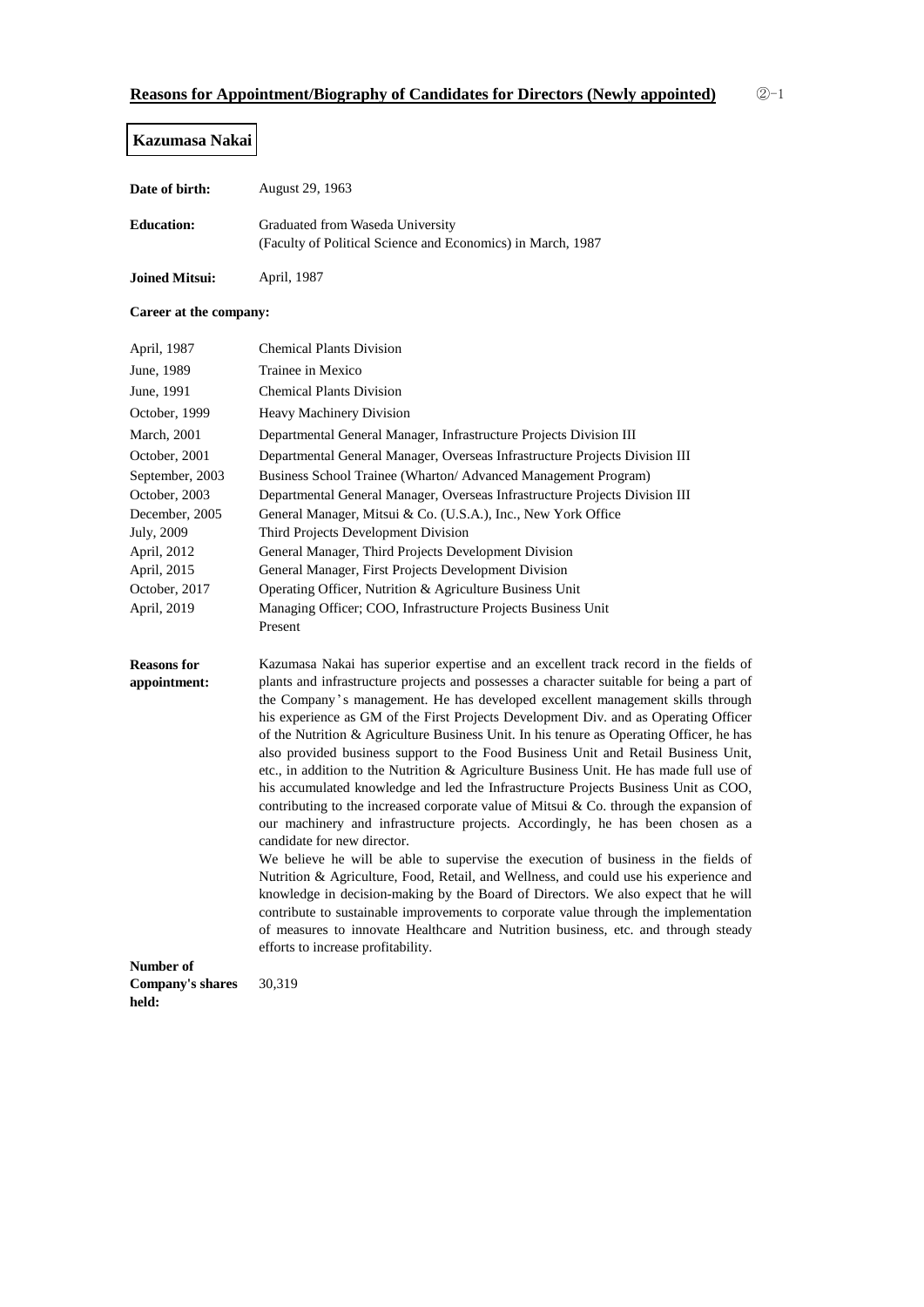# **Tetsuya Shigeta**

| Date of birth:    | October 31, 1963                                                                              |
|-------------------|-----------------------------------------------------------------------------------------------|
| <b>Education:</b> | Graduated from Hitotsubashi University<br>(Faculty of Commerce and Management) in March, 1987 |

**Joined Mitsui:** April, 1987

#### **Career at the company:**

| <b>General Accounting Division</b>                                                                                                                                                                                                                                                                                                                                                                                                                                                                                                                                                                                                                                                                                                                                                                                                                                                                                                                                    |
|-----------------------------------------------------------------------------------------------------------------------------------------------------------------------------------------------------------------------------------------------------------------------------------------------------------------------------------------------------------------------------------------------------------------------------------------------------------------------------------------------------------------------------------------------------------------------------------------------------------------------------------------------------------------------------------------------------------------------------------------------------------------------------------------------------------------------------------------------------------------------------------------------------------------------------------------------------------------------|
| Trainee in Brazil                                                                                                                                                                                                                                                                                                                                                                                                                                                                                                                                                                                                                                                                                                                                                                                                                                                                                                                                                     |
| Mitsui Brasileira Imp.e Exp.Ltda. (Rio de Janeiro)                                                                                                                                                                                                                                                                                                                                                                                                                                                                                                                                                                                                                                                                                                                                                                                                                                                                                                                    |
| General Administrative Division, Nagoya Office                                                                                                                                                                                                                                                                                                                                                                                                                                                                                                                                                                                                                                                                                                                                                                                                                                                                                                                        |
| Seconded to Mitsui Alimentos Ltda., as CFO (Sao Paulo)                                                                                                                                                                                                                                                                                                                                                                                                                                                                                                                                                                                                                                                                                                                                                                                                                                                                                                                |
| <b>Foodstuff Accounting Division</b>                                                                                                                                                                                                                                                                                                                                                                                                                                                                                                                                                                                                                                                                                                                                                                                                                                                                                                                                  |
| <b>General Accounting Division</b>                                                                                                                                                                                                                                                                                                                                                                                                                                                                                                                                                                                                                                                                                                                                                                                                                                                                                                                                    |
| General Manager, Mitsui & Co. (U.S.A.), Inc., New York Office                                                                                                                                                                                                                                                                                                                                                                                                                                                                                                                                                                                                                                                                                                                                                                                                                                                                                                         |
| Departmental General Manager, Global Controller Division                                                                                                                                                                                                                                                                                                                                                                                                                                                                                                                                                                                                                                                                                                                                                                                                                                                                                                              |
| Seconded to Multigrain S.A. as CFO (Sao Paulo)                                                                                                                                                                                                                                                                                                                                                                                                                                                                                                                                                                                                                                                                                                                                                                                                                                                                                                                        |
| General Manager, Financial Management & Advisory Division I                                                                                                                                                                                                                                                                                                                                                                                                                                                                                                                                                                                                                                                                                                                                                                                                                                                                                                           |
| Managing Officer; General Manager, Global Controller Division                                                                                                                                                                                                                                                                                                                                                                                                                                                                                                                                                                                                                                                                                                                                                                                                                                                                                                         |
| Present                                                                                                                                                                                                                                                                                                                                                                                                                                                                                                                                                                                                                                                                                                                                                                                                                                                                                                                                                               |
| Tetsuya Shigeta has superior expertise and an excellent track record across the fields of<br>finance and economics and possesses a character suitable for being a part of the<br>Company's management. He has displayed excellent management skills through his<br>experience as GM of the Financial Management & Advisory Div. I, GM of the Global<br>Controller Division's Corporate Accounting Dept., and the CFO of Brazilian company<br>Multigrain. Moreover, he has made full use of this wide-ranging knowledge and skill as<br>GM of the Global Controller Div., contributing to decision-making and business<br>execution at a company-wide level. Accordingly, he has been chosen as a candidate for<br>new director. We believe he would be able to supervise the financial-related corporate<br>divisions as CFO, use his strong knowledge of Mitsui $& Co.$ business in decision-<br>making at the Board of Directors, and monitor executive operations. |
|                                                                                                                                                                                                                                                                                                                                                                                                                                                                                                                                                                                                                                                                                                                                                                                                                                                                                                                                                                       |

**Number of Company's shares held:** 34,940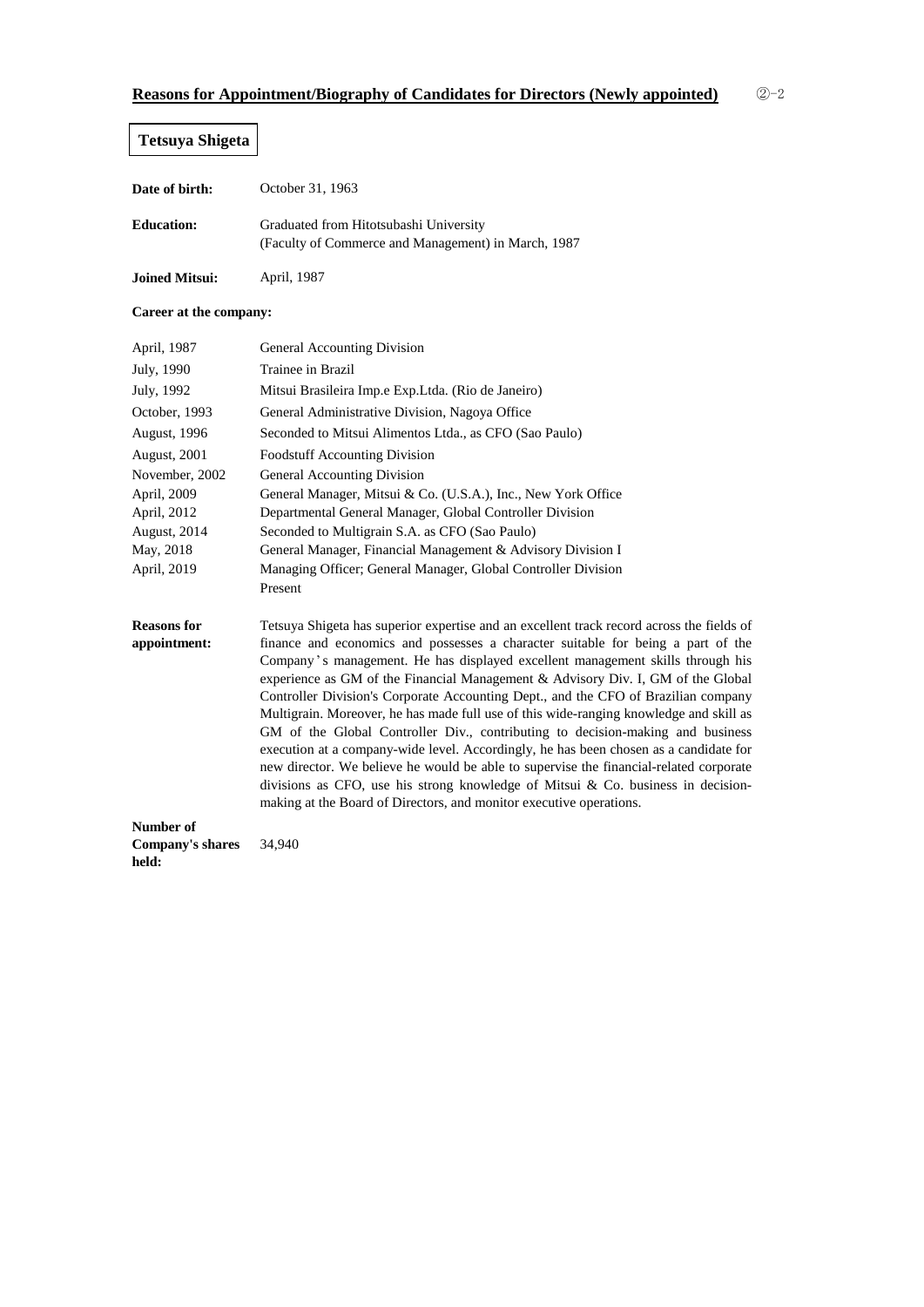#### **Makoto Sato**

| Date of birth:    | May 19, 1966                                                                           |
|-------------------|----------------------------------------------------------------------------------------|
| <b>Education:</b> | Graduated from Waseda University<br>(Faculty of Science and Technology) in March, 1990 |

**Joined Mitsui:** April, 1990

#### **Career at the company:**

| April, 1990         | Metals Administrative Division                                                     |  |
|---------------------|------------------------------------------------------------------------------------|--|
| April, 1993         | Iron Ore Division                                                                  |  |
| December, 1995      | Overseas trainee (metals) (Perth)                                                  |  |
| December, 1996      | Iron Ore Division                                                                  |  |
| November, 2000      | Ferrous Raw Materials Division                                                     |  |
| February, 2001      | Mitsui & Co. (U.S.A.), Inc., New York Office                                       |  |
| <b>March</b> , 2002 | Kuala Lumpur Branch                                                                |  |
| April, 2002         | President's Award received                                                         |  |
| October, 2004       | General Manager, Kuala Lumpur Branch                                               |  |
| March, 2005         | Ferrous Raw Materials Division                                                     |  |
| <b>March</b> , 2006 | Departmental General Manager, Ferrous Raw Materials Division                       |  |
| September, 2007     | Seconded to Pacific Coast Recycling, LLC (California)                              |  |
| May, 2008           | Mineral & Metal Resources Business Unit                                            |  |
| April, 2009         | Departmental General Manager, Iron Ore Division                                    |  |
| May, 2010           | Human Resources & General Affairs Division                                         |  |
| July, 2010          | Human Resources & General Affairs Division; Corporate Planning & Strategy Division |  |
| July, 2012          | Departmental General Manager, Planning & Administrative Division                   |  |
|                     | (Metal Resources & Steel Products)                                                 |  |
| April, 2013         | DOO, Mineral & Metal Resources Division, Asia Pacific Business Unit;               |  |
|                     | SVP, Mitsui & Co. (Asia Pacific) Pte. Ltd.                                         |  |
| August, 2014        | Planning & Administrative Division (Metals)                                        |  |
| October, 2015       | Departmental General Manager, Planning & Administrative Division (Metals)          |  |
| April, 2017         | General Manager, Iron Ore Division                                                 |  |
| April, 2019         | General Manager, Planning & Administrative Division (Metals)                       |  |
| April, 2020         | Managing Officer; General Manager, Investment Administrative Division              |  |
|                     | Present                                                                            |  |

**Reasons for appointment:** Makoto Sato has superior expertise and an excellent track record in the metal resources area and possesses a character suitable for being a part of the Company's management. He has developed excellent management skills through his experience as GM of the Iron Ore Div. and Planning & Administrative Div. (Metals). As GM of the Investment Administrative Div. as well, he has displayed his knowledge and skills on numerous occasions and contributed to decision-making and the execution of duties at a company-wide level. Accordingly, he has been chosen as a candidate for director. We believe he would be able to supervise corporate divisions, including Corporate Planning & Strategy, Investment Administrative, Corporate Communications, and Corporate Sustainability Divisions as CSO. We expect that he could use his experience and knowledge to decision-making at the Board of Directors and oversee the execution of the company's business, thereby strengthening our business management capabilities, and contributing to sustainable corporate growth.

**Number of Company's shares held:** 20,160